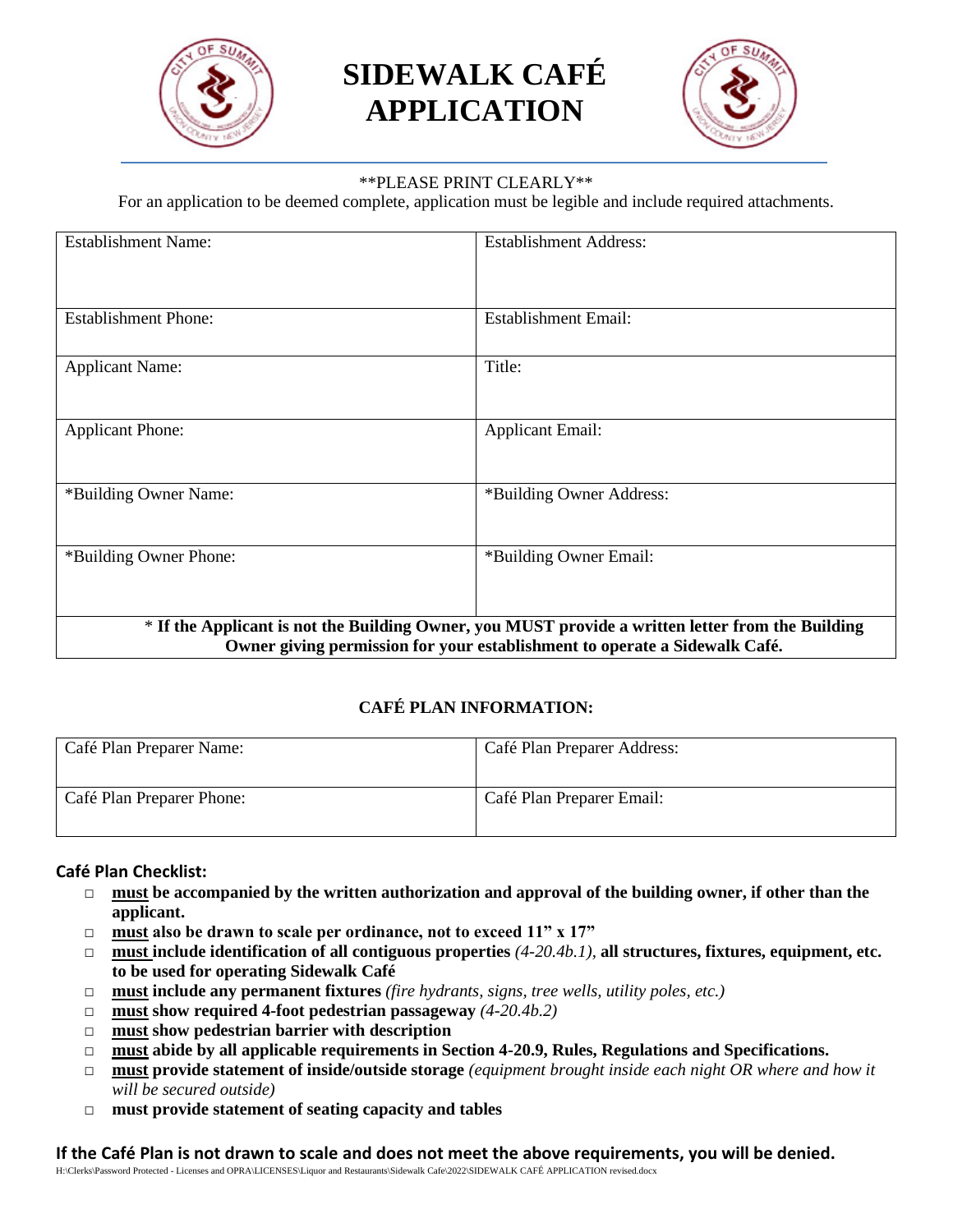# **CHECKLIST**

**EXECUTE:**  $$116.00$  1 to 10 seats, no more than 2 tables

| \$289.00 |  | 11 to 25 seats |
|----------|--|----------------|
|          |  |                |

\$404.00 26 to 50 seats

\$473.00 Over 50 seats

#### □ **Plan**

- o Identification of adjacent properties, equipment, and fixtures such as fire hydrants, signs, tree wells, utility poles, etc.
- o 4-foot pedestrian passageway and pedestrian passageway barrier with description
- o Drawing must be drawn to scale not to exceed 11" x 17"
- o Statement of seating capacity
- o Statement of inside/outside storage Sidewalk Café equipment (tables, chairs, umbrellas, etc.), whether it will be brought inside each night OR where and how it will be secured outside.

Note: Café Plan <u>must</u> be accompanied by the written authorization and approval of the building owner, if other than the detail to last year's application. **applicant. Café Plan must also be drawn to scale per ordinance, not to exceed 11" x 17", including identification of all contiguous**  \_\_\_\_\_\_\_\_\_\_\_\_\_\_\_\_\_\_\_\_\_\_\_\_\_\_\_\_\_\_\_\_\_\_\_\_\_\_\_\_\_ **hydrants, signs, tree wells, utility poles, etc.), required 4-foot pedestrian passageway (4-20.4b.2), pedestrian passageway barrier**  *Signature* **with description, and all applicable requirements in Section 4-20.9, Rules, Regulations and Specifications. If Café Plan is not drawn properties (4-20.4b.1), all structures, fixtures, equipment, etc. to be used for operating Sidewalk Café, any permanent fixtures (fire to scale, you will be denied.**

#### □ **Insurance**

Must list the following on the Certificate:

- o "The certificate holder, City of Summit, is included as an additional insured as respects losses arising solely from the operation of the Sidewalk Café. The City of Summit shall be provided with 10 days written Notice of Cancellation."
- o \$1 Million Liquor Liability for Plenary Retail Consumption Liquor License or permitting alcohol consumption (BYOB) at Sidewalk Café.
- o Proof of minimum coverages as follows:

| General Aggregate \$1 million               | Fire Damage (any one fire) \$50,000.00             |
|---------------------------------------------|----------------------------------------------------|
| Products and Completed Operation            | Medical Expense (any one person) \$5,000.00        |
| Aggregate \$1 million                       |                                                    |
| Personal and Advertising Injury \$1 million | Workmen's Compensation Statutory requirements      |
| Each Occurrence \$1 million                 | Employers Liability - \$100,000.00 each accident;  |
|                                             | $$500,000.00$ Disease – policy limit; \$100,000.00 |
|                                             | Disease – each employee                            |

#### □ **Indemnification**

o Signed Hold Harmless Agreement

#### □ **Written Permission from Building Owner** *(if other than applicant)*

o Written authorization and approval to conduct Sidewalk Café per Plan submitted.

### **Sidewalk Café Alcohol Service License Agreement and Fee** *(for Liquor License Holders Only)*

| \$116.00 | 1 to 10 seats, no more than 2 tables |
|----------|--------------------------------------|
| \$289.00 | 11 to 25 seats                       |
| \$404.00 | 26 to 50 seats                       |
| \$473.00 | Over 50 seats                        |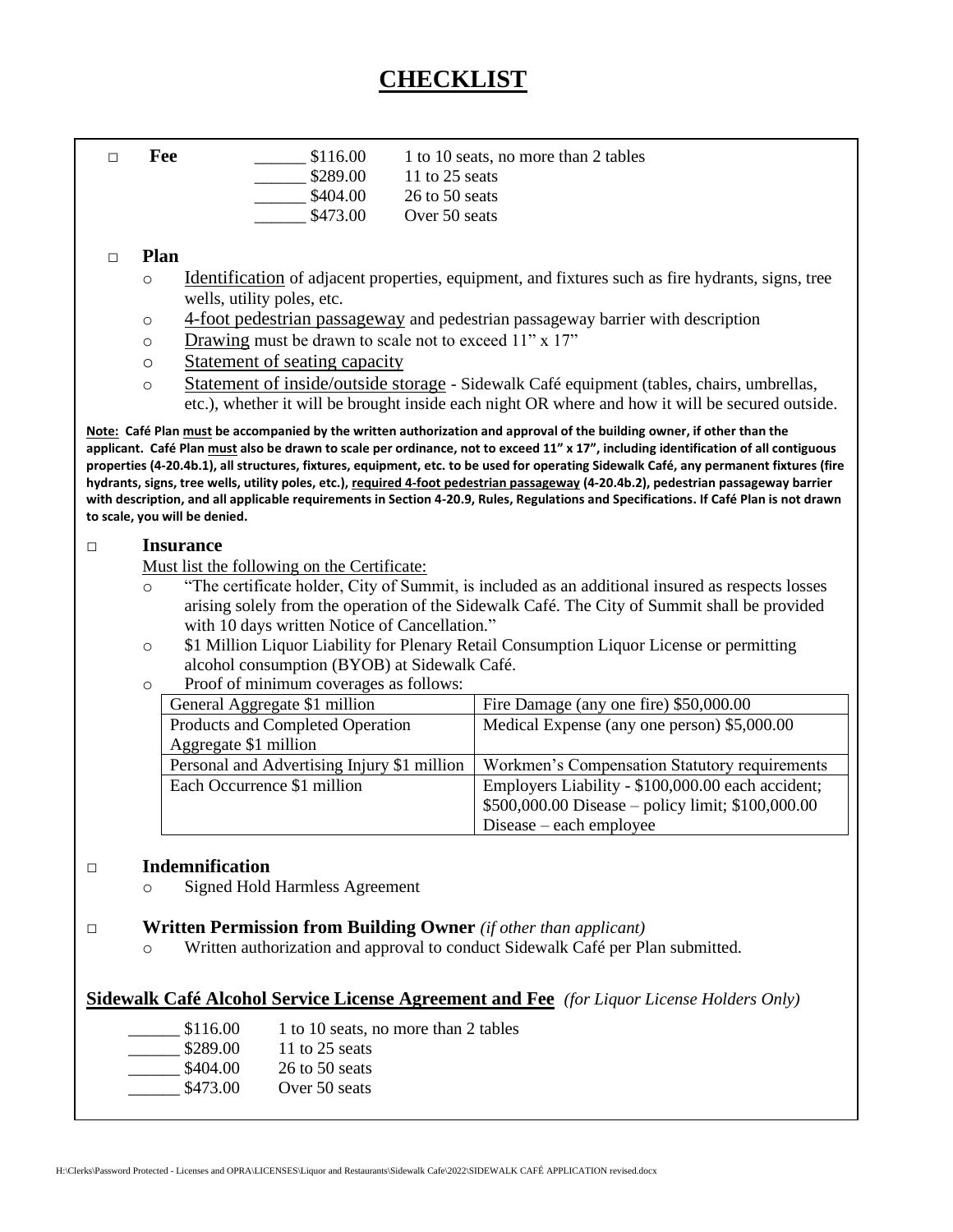The Licensee shall indemnify and hold harmless the City of Summit and its agents and employees from and against all claims, damages, losses and expenses, including but not limited to attorney fees, arising out of the operation of the Sidewalk Café, providing that such claims, damages, losses or expenses (1) are attributable to bodily injury, sickness, disease or death, or to injury to or destruction of tangible property, including the loss of use resulting therefrom and (2) are caused in full or in part by any negligent acts or omission of the licensee or any one directly or indirectly employed by it regardless of whether or not it is caused in part by a party indemnified hereunder.

| Signature of Licensee |  |
|-----------------------|--|
|                       |  |
| Date                  |  |

#### **LIQUOR LICENSE AND BYOB**

#### *CAFÉS WITHOUT RETAIL CONSUMPTION LIQUOR LICENSE*

Will beer/wine consumption (BYOB) be permitted at your sidewalk café? Yes Mo

(If yes, patrons may bring their own beer and/or wine and it is **not** to be sold or provided in anyway by the café license holder. Proof of \$1 million Liquor Liability insurance required.)

Signature of Café License Holder

\_\_\_\_\_\_\_\_\_\_\_\_\_\_\_\_\_\_\_\_\_\_\_\_\_\_\_\_\_\_\_\_\_\_\_\_\_

\_ \_ \_ \_ \_ \_ \_ \_ \_ \_ \_ \_ \_ \_ \_ \_ \_ \_ \_ \_ \_ \_ \_ \_ \_ \_ \_ \_ \_ \_ \_ \_ \_ \_ \_ \_ \_ \_ \_ \_ \_ \_ \_ \_ \_ \_ \_ \_ \_ \_ \_ \_

### *CAFÉS WITH RETAIL CONSUMPTION LIQUOR LICENSE*

Will alcohol consumption be permitted at your sidewalk café? Yes No If yes, have you been granted a place-to-place liquor license transfer? Yes\_\_\_ No\_\_\_

(If yes, you MUST request a Lease Agreement from and receive approval by Common Council EACH YEAR by resolution. Proof of \$1 million Liquor Liability insurance REQUIRED.)

Signature of Café License Holder

\_\_\_\_\_\_\_\_\_\_\_\_\_\_\_\_\_\_\_\_\_\_\_\_\_\_\_\_\_\_\_\_\_\_\_\_\_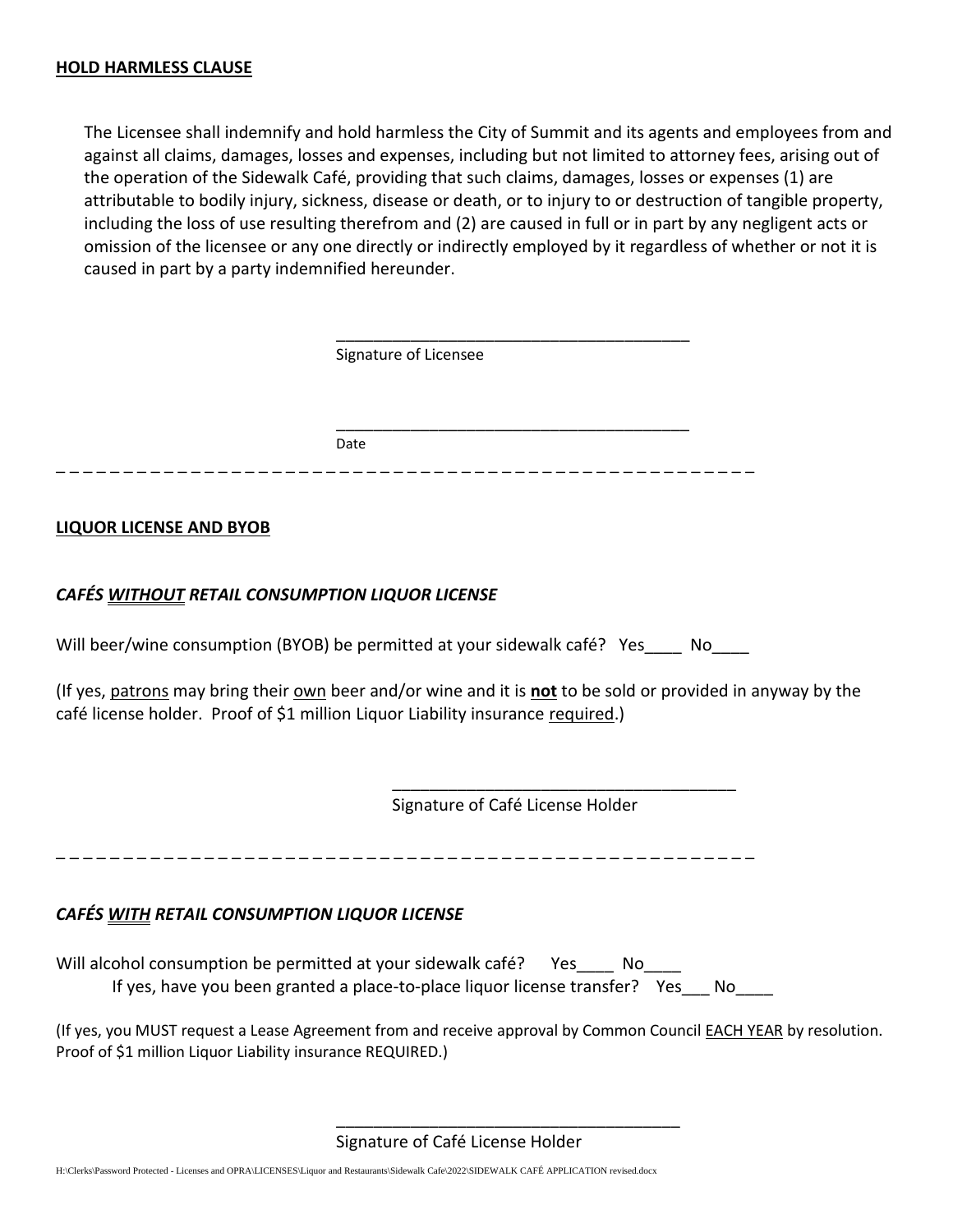

# **Sidewalk Café Plan Checklist**



## **The following information is required on / attached to your Sidewalk Café Plan.**

|                                                                                                                                                                                                                                                                                                                                                             |                  |        | Office use only |
|-------------------------------------------------------------------------------------------------------------------------------------------------------------------------------------------------------------------------------------------------------------------------------------------------------------------------------------------------------------|------------------|--------|-----------------|
| SIDEWALK CAFÉ PLAN ITEMS                                                                                                                                                                                                                                                                                                                                    | <b>Applicant</b> | N/A    | <b>City</b>     |
| Plan is on paper size of 11x17 or less showing location of all tables and chairs                                                                                                                                                                                                                                                                            |                  | ப      | □               |
| Plan is drawn "to scale"<br>Your plan must show locations and distances precisely and accurately on a single sheet of<br>paper. The proportion chosen for your plan is its scale. Simply defined, scale is the<br>relationship between the distance on the plan and the distance on the ground (e.g. 1 inch on<br>the plan equals 10 feet on the sidewalk). | $\Box$           | □      | $\Box$          |
| The "scale" is stated on the plan<br>(e.g. 1 inch on the plan equals 10 feet on the sidewalk)                                                                                                                                                                                                                                                               | П                | □      | $\Box$          |
| Exact table/chair distances and 4-foot pedestrian pathway is written on the plan                                                                                                                                                                                                                                                                            | $\Box$           | $\Box$ | □               |
| Properties need to comply to ADA door requirements. For corner properties, a 5-<br>foot ADA clearance radius at sidewalk entrance appears on plan                                                                                                                                                                                                           | $\Box$           | □      | $\Box$          |
| Plan contains name, phone, email of person who drafted plan with draft date                                                                                                                                                                                                                                                                                 | $\Box$           | О      | $\Box$          |
| Plans shows width of restaurant frontage, entrance door and curb line                                                                                                                                                                                                                                                                                       | $\Box$           | □      | $\Box$          |
| Plan shows All tables and chairs and adjacent features including but not limited to<br>trees, walls, light poles, fire hydrants, etc.                                                                                                                                                                                                                       | $\Box$           | □      | □               |
| Details of proposed barrier(s)<br>Product description, specs, catalog photo, or prior year photo acceptable                                                                                                                                                                                                                                                 | П                | □      | □               |
| Details of umbrella(s) if proposed<br>Umbrella(s) must clear sidewalk by at least 7 feet and is/are no higher than 10 feet.<br>Signs not permitted on umbrella(s)                                                                                                                                                                                           | П                | □      | $\Box$          |
| Details of proposed heater(s) if proposed<br>(Production description, specs, catalog photo, or prior year photo acceptable)                                                                                                                                                                                                                                 | $\Box$           | □      | □               |
| Details of proposed signage if proposed<br>Product description, detailed measurements, or prior year photo acceptable                                                                                                                                                                                                                                       | П                | □      | □               |
| Statement on how sidewalk café will be stored (storage statement)                                                                                                                                                                                                                                                                                           | $\Box$           | □      | $\Box$          |
| Signed letters for sidewalk café permission from adjacent tenant(s) if applicable<br>(i.e. café is in front of adjacent business(es) in addition to applicant business                                                                                                                                                                                      | $\Box$           | $\Box$ | $\Box$          |

*By signing below, I confirm/agree to the following:*

1) I have read the city's sidewalk café ordinance - *§ 4-20: REGULATING OF SIDEWALK CAFES*

2) submittal of an incomplete sidewalk café application and/or café plan not "to scale" or other missing information will delay the review/approval of my application as will failure to promptly reply with requested information.

| <b>Applicant signature:</b>   | Date: |  |
|-------------------------------|-------|--|
| <b>City Officer Signature</b> | Date: |  |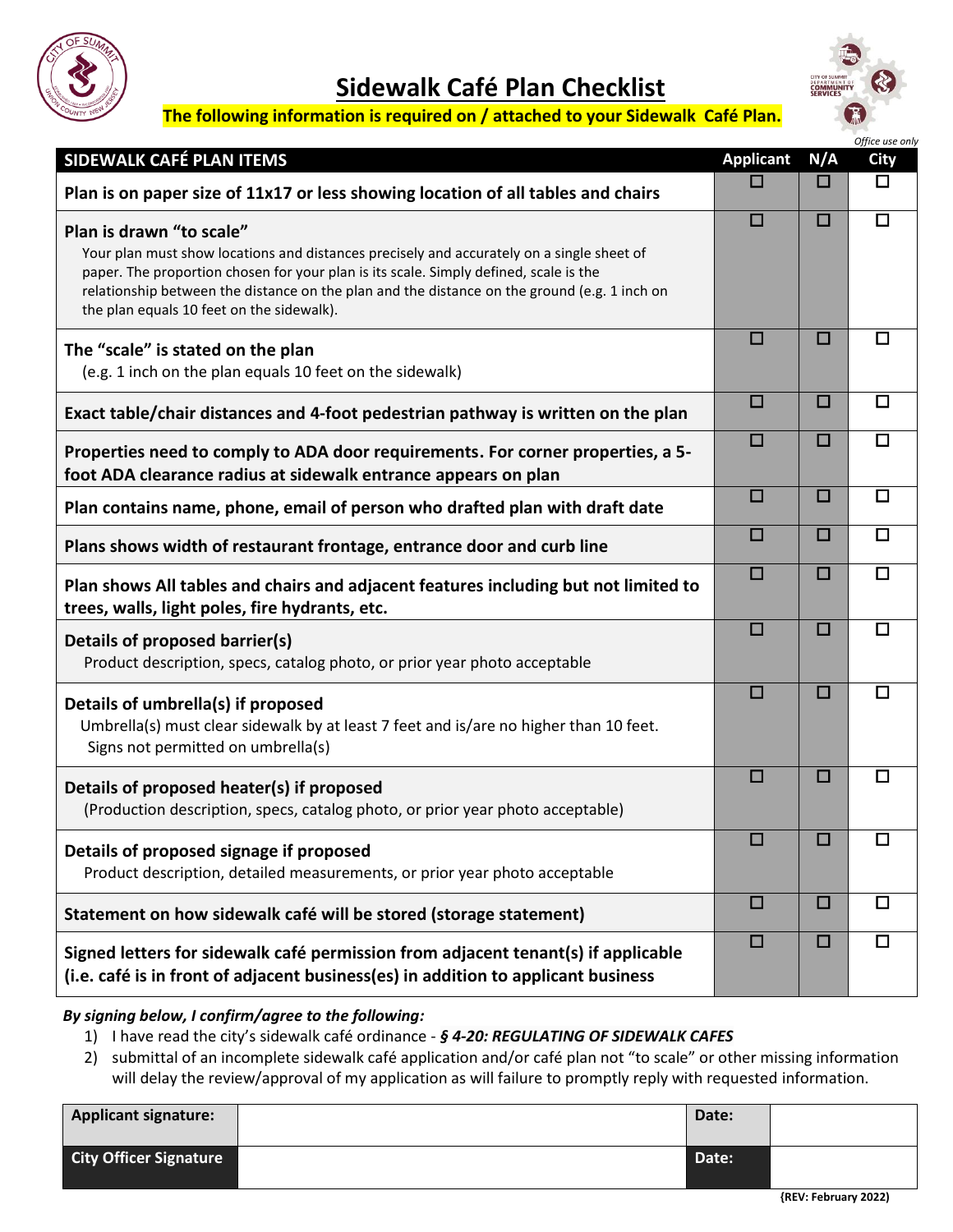#### **CITY OF SUMMIT HOLD-HARMLESS AGREEMENT**

1. "I/we me/my" shall mean one of the following:

| AN INDIVIDUAL: Name: |  |
|----------------------|--|
| ORGANIZATION: Name:  |  |
| Ωľ                   |  |

AN INDIVIDUAL: Name:

2. "You/Your" shall mean the municipal corporation known as THE CITY OF SUMMIT, its agents, servants, employees, or contractors.

#### 3. GENERAL INFORMATION

Date: Sidewalk Café Season March 1, or upon approval and issuance of Sidewalk Café License, through February 28

Street Address of Sidewalk Café: **Example 2018** 

Sidewalk Café Hours: 7:00 am – 10:00 pm

#### ACTIVITY TO BE HELD: Operation of Sidewalk Cafe

4. I sign this Hold - Harmless as my voluntary act and by this act agree to hold you harmless and indemnify you from any claims, suits, or other actions arising from, caused by, or which are the alleged result of any act or omission of any organization, corporation, guest, invitee, licensee, visitor or other person present on the premises listed above in order to participate in, organize, assist, enjoy, supervise or in any other way further the activity to be held (as described above) on the dates listed above.

5. I state that the activity listed above will not include the consumption of alcoholic beverages but should any person described in paragraph 4 consume alcohol or allow or permit others to consume alcohol then I agree to be bound by the terms of paragraph 6 below.

6. I state that the activity listed above will include the consumption of alcoholic beverages and that because of such consumption I have the following additional duties to You related to the use of the site listed above:

a) that I am solely responsible for the dispensing and consumption of alcohol, including the prudent and' responsible dispensing and consumption of alcohol by all persons involved in the activity described above, including but not limited to those persons described in paragraph 4 above;

b) to acknowledge by the signing of this Hold-Harm1ess that You have no authority, control, or participation in the dispensation or consumption of alcohol on the site and date listed above and that I Will take no step, action, or measure to convey the idea that You in any way have promoted, assisted, or participated in the dispensing and consumption of alcoholic beverages on the site and date listed above;

c) that I will not allow persons under the age of 21 to dispense or consume alcohol at the site during the activity to be held on Your property:

d) to comply with all municipal Ordinances relating to the consumption of alcoholic beverages, including but not limited to obtaining any necessary permits.

7. I also agree that where the municipal officer signing this Hold - Harmless on your behalf feels I should provide to You a "Certificate of Insurance" and proof of "Special Events Insurance" that I shall provide same to that municipal officer as soon as practicable and not less than five (5) business days before the date of the planned activity. The appropriate municipal officer will check below if this paragraph is applicable to the activity listed above. Said Insurance shall be written with a company maintaining a rating of at least "A-", according to A.M. Bests. Said policy shall be in an amount of not less than one million dollars (\$1,000,000) per occurrence (\$3,000,000 per occurrence if liquor is being served). It is understood You will be listed as an additional insured on the policy and Certificate of Insurance.

Applicable **X** Not Applicable

**In the event said certificate of insurance is not provided as set forth above, I recognize the event must be canceled and not be held as scheduled.**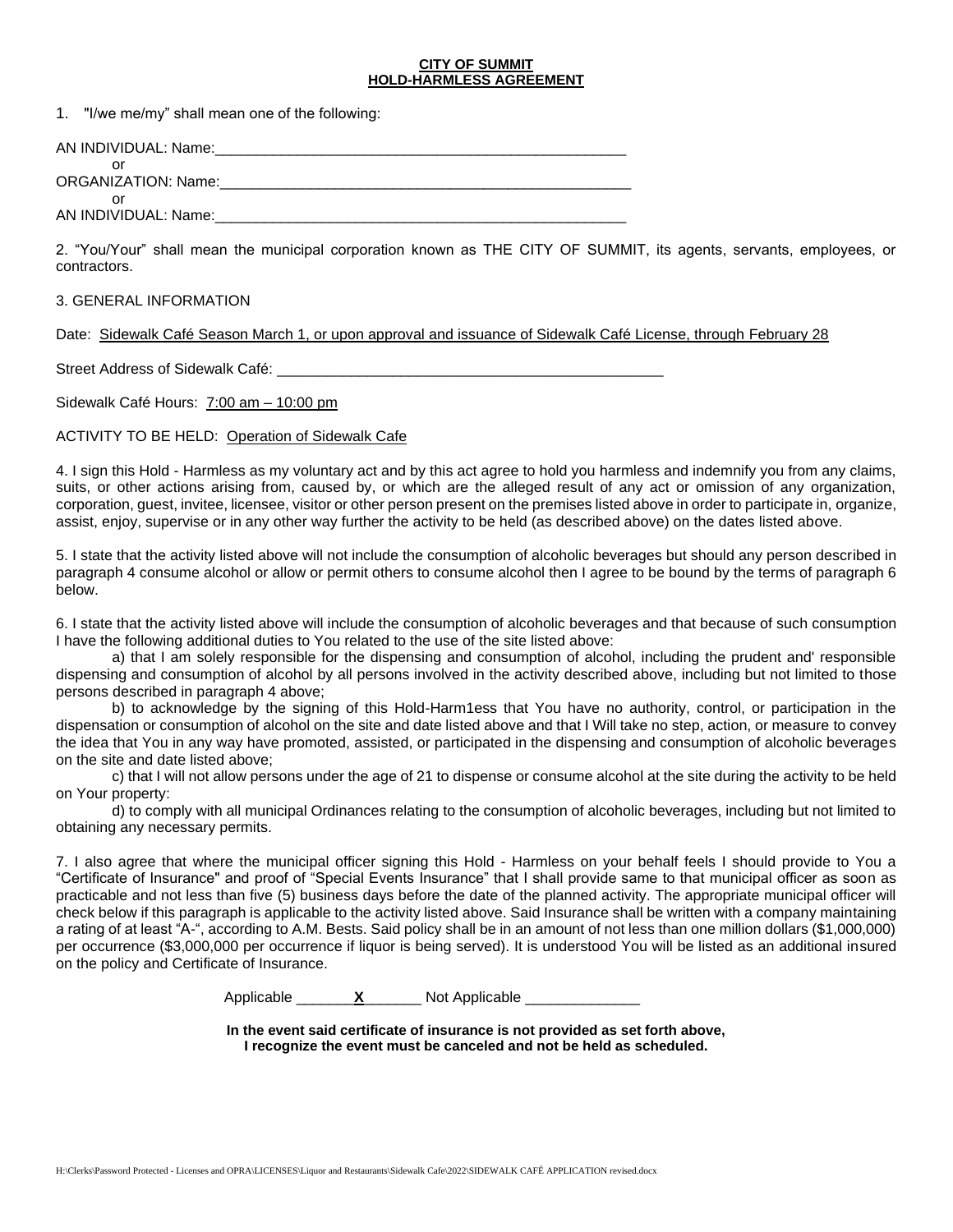8. (Applicable to Corporations Only) I also agree that I am obligated to reimburse You for all reasonable attorney's fees incurred by You to enforce the terms of this Hold-Harmless or to defend Yourself against any claim, suit, demand for subrogation, or other action which a court of competent jurisdiction later determines by final order or judgment should have been defended by Me at My sole cost and expense pursuant to this Hold-Harmless.

|          | 9. LEGAL SIGNATURE                                                   |                                                                                                                                    |  |
|----------|----------------------------------------------------------------------|------------------------------------------------------------------------------------------------------------------------------------|--|
|          |                                                                      |                                                                                                                                    |  |
| or       |                                                                      |                                                                                                                                    |  |
|          |                                                                      |                                                                                                                                    |  |
|          | Of $\qquad$<br>(organization)                                        |                                                                                                                                    |  |
| or       |                                                                      |                                                                                                                                    |  |
|          |                                                                      |                                                                                                                                    |  |
|          |                                                                      |                                                                                                                                    |  |
|          | Address of Individual, Organization or Corporation:                  |                                                                                                                                    |  |
|          |                                                                      |                                                                                                                                    |  |
| And      |                                                                      |                                                                                                                                    |  |
|          | Signature of Person on behalf of the CITY OF SUMMIT:                 |                                                                                                                                    |  |
|          | (signature)                                                          | (title)                                                                                                                            |  |
|          | STATE OF NEW JERSEY, COUNTY OF SS.:                                  |                                                                                                                                    |  |
|          |                                                                      | ersonally came before me and this person acknowledged under oath, to my satisfaction, that:                                        |  |
| a)       |                                                                      | this person is the contract of the contract of the contract of the contract of the contract of the contract of                     |  |
|          |                                                                      | the corporation named                                                                                                              |  |
|          | in the attached document;                                            |                                                                                                                                    |  |
| b)       |                                                                      | this person is the attesting witness to the signing of this document by the proper corporate officer who is                        |  |
|          | the                                                                  | of the corporation;                                                                                                                |  |
| c)       | of Directors;                                                        | this document was signed and delivered by the corporation as its voluntary act duly authorized by a proper resolution of its Board |  |
| d)<br>e) | this person signed this proof to attest to the truth of these facts. | this person knows the proper seal of the corporation which was affixed to this document; and                                       |  |
|          | Signed and sworn to before me                                        |                                                                                                                                    |  |
| on       | , 20                                                                 |                                                                                                                                    |  |
|          |                                                                      | Applicant Signature<br>Date                                                                                                        |  |
|          |                                                                      |                                                                                                                                    |  |
|          | Notary Signature                                                     |                                                                                                                                    |  |